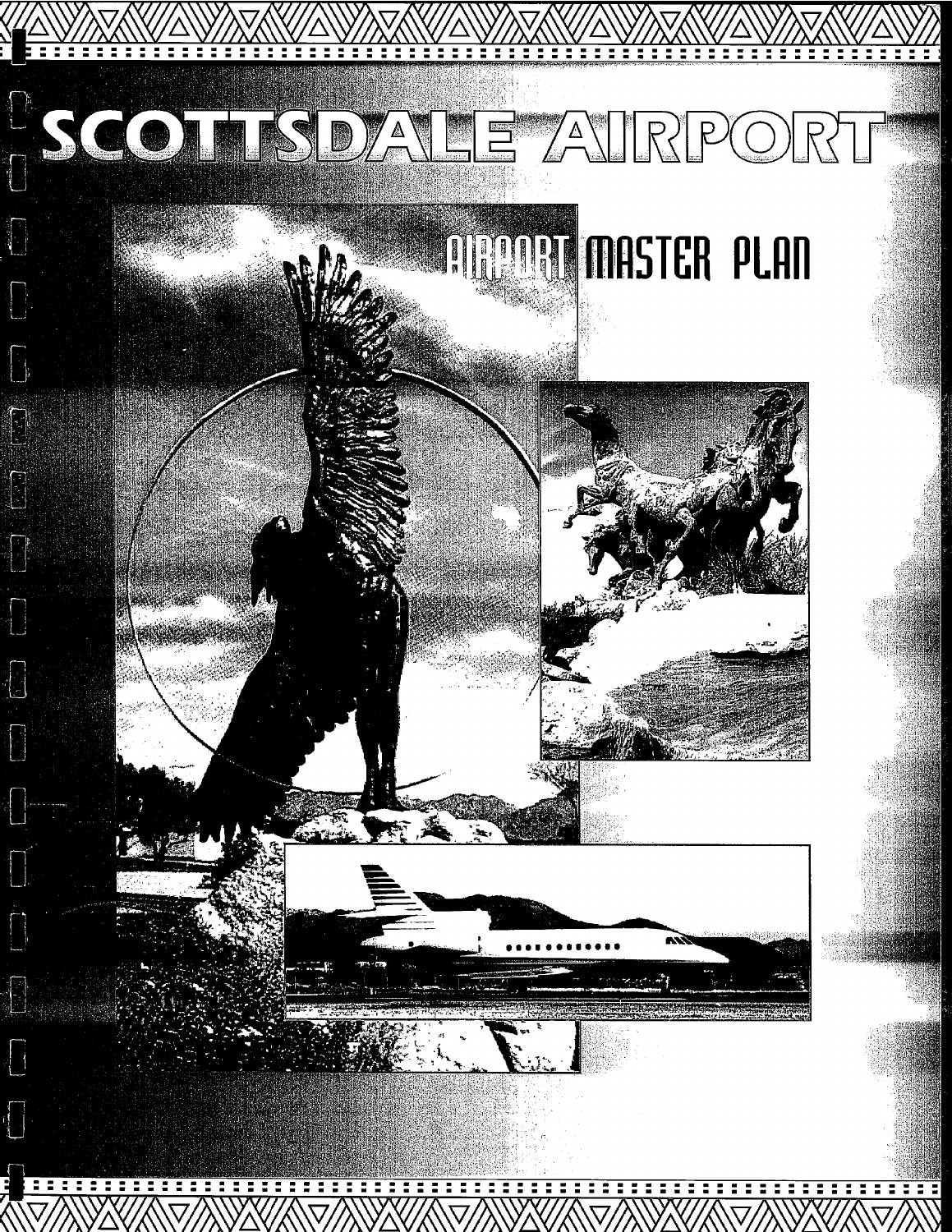**RECEIVED** 

**JuN 1 3 2003** 

AIRPORT MASTER PLAN

**AERONAUTICS DIVISION** 

for

I

I

I

I

I

I

I

I

I

I

I

I

I

I

I

I

I

I

## SCOTTSDALE AIRPORT

**Prepared For The** 

## CITY OF SCOTTSDALE

Prepared By

## COFFMAN ASSOCIATES, INC.

In Association With

## GILBERTSON ASSOCIATES, INC.

## APRIL 1997

"The preparation of these documents was financed in part through a grant from the DOT/FAA as provided in the Airport and Airway Improvement Act of 1982, as amended by the Airport and Airway Safety and Capacity Act of 1987. The contents of these documents reflect the views of Coffman Associates, Inc., which is responsible for the parts and accuracy of the data contained herein. The contents do not necessarily reflect the official views or policy of the FAA. Acceptance of these documents by the FAA does not in any way constitute a commitment on the part of the United States to participate in any development depicted herein nor does it indicate that the proposed development is environmentally acceptable in accordance with Public Law 90-495, 91- 190, 91-258, 94-353, and/or 100-233."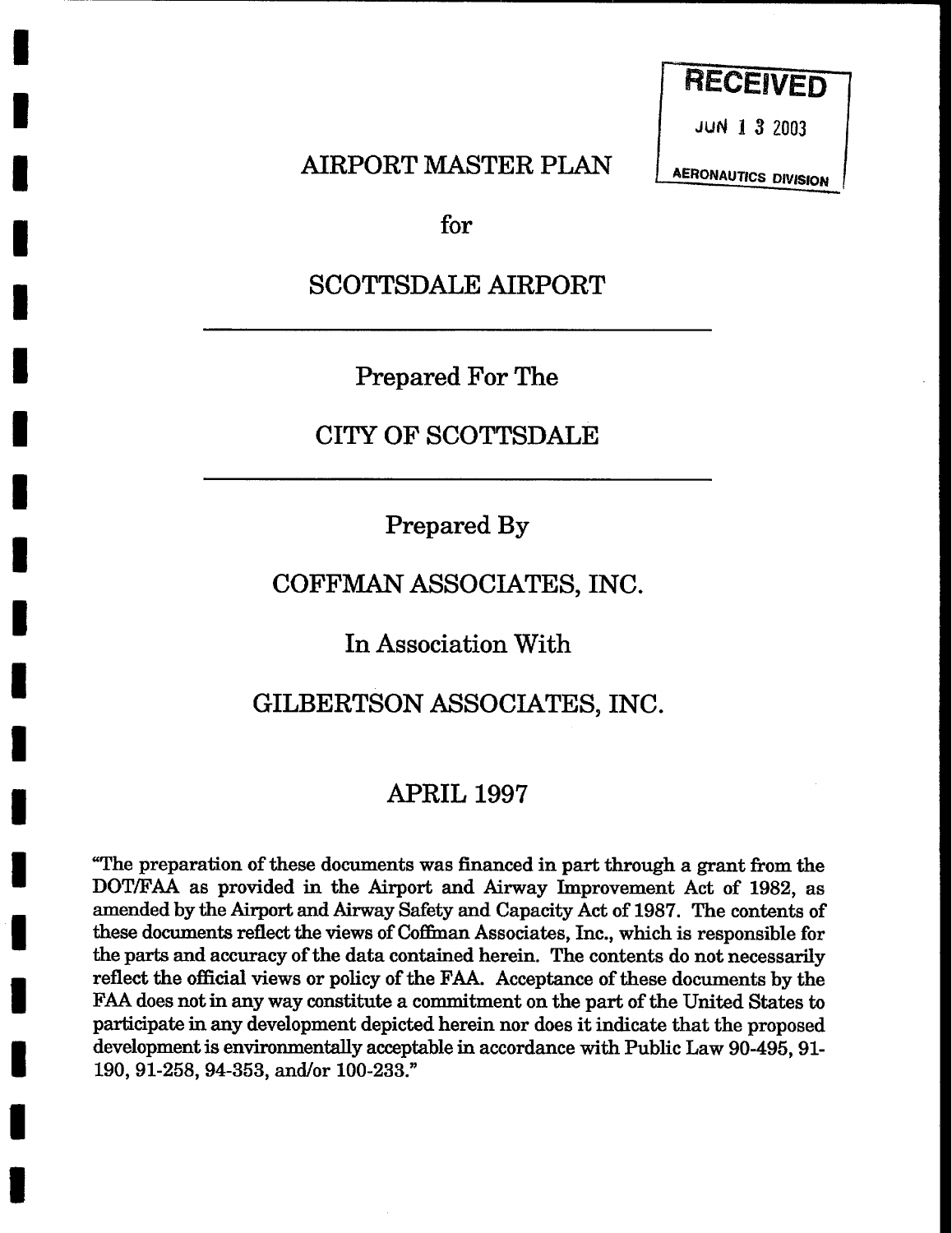

# SCOTTSDALE AIRPORT Scottsdale, Arizona

## AIRPORT MASTER PLAN

## INTRODUCTION

I

I

I

I

I

I

I

I

I

I

I

I

I

I

I

I

I

I

I

## Chapter One **INVENTORY**

| EXISTING AIRPORT FACILITIES  1-4       |
|----------------------------------------|
|                                        |
|                                        |
|                                        |
| AIRSPACE AND AIR TRAFFIC CONTROL  1-14 |
|                                        |
|                                        |
|                                        |
|                                        |
|                                        |
|                                        |
|                                        |
|                                        |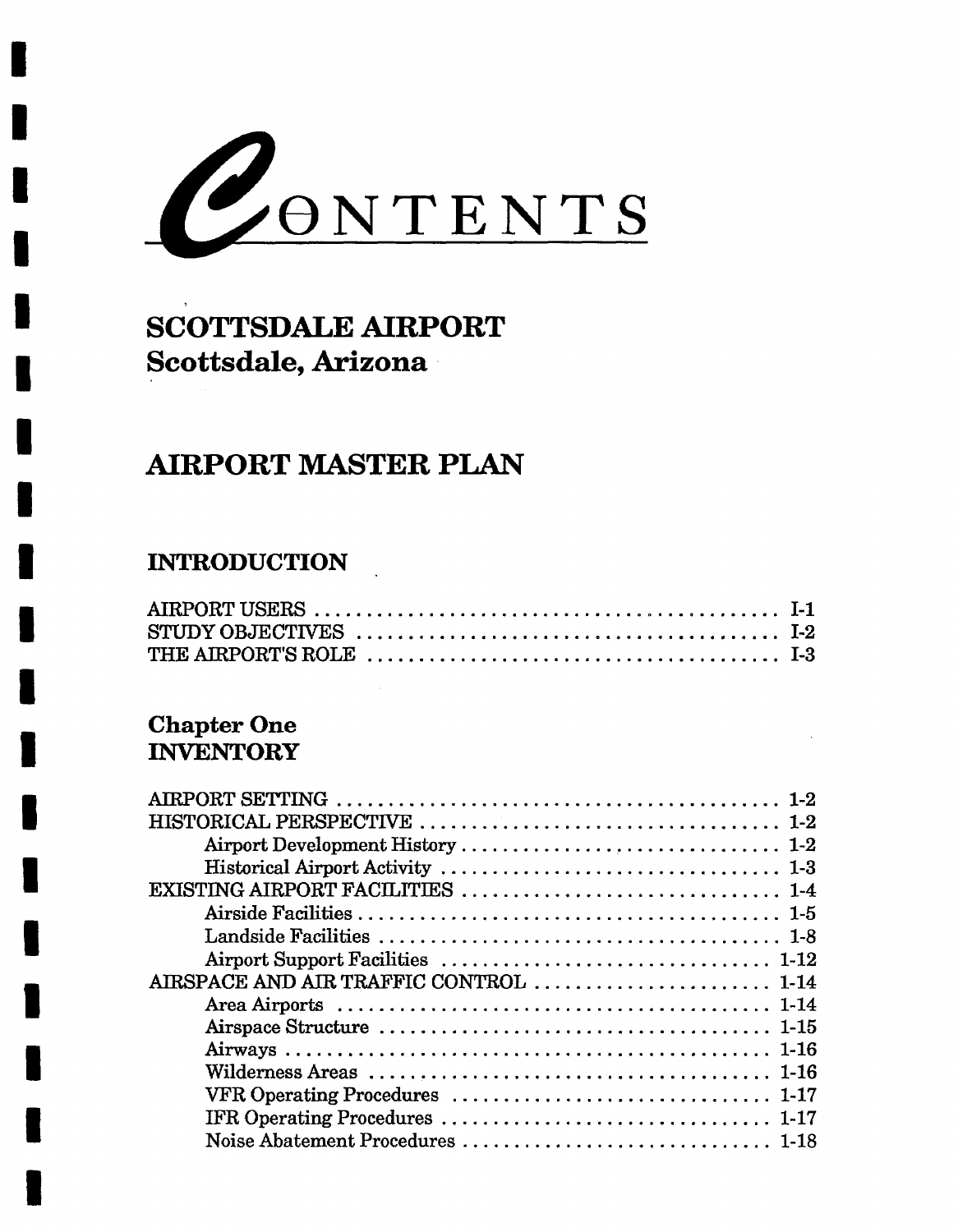#### **Chapter On** INVENTORY (Continu

| LAND USE PLANNING AND JURISDICTIONAL CONSIDERATIONS 1-21 |  |
|----------------------------------------------------------|--|
|                                                          |  |
|                                                          |  |

## Chapter Two AVIATION DEMAND FORECASTS

| FORECASTING METHODOLOGY  2-2                             |
|----------------------------------------------------------|
| TRENDS AT THE NATIONAL LEVEL  2-4                        |
|                                                          |
| Air Carrier and Regional/Commuter Airline Trends         |
|                                                          |
|                                                          |
| 1985 Scottsdale Airport Master Plan  2-8                 |
|                                                          |
| Maricopa Association of Governments Regional             |
|                                                          |
|                                                          |
| POPULATION TRENDS AND FORECASTS  2-10                    |
|                                                          |
|                                                          |
|                                                          |
| General Aviation Operations  2-14                        |
| LOCAL VERSUS ITINERANT OPERATIONAL SPLIT  2-15           |
| COMMERCIAL SERVICE FORECAST  2-16                        |
| Annual Enplaned Passengers  2-16                         |
| Annual Commercial Service Operations and Fleet Mix  2-20 |
| ANNUAL INSTRUMENT APPROACHES  2-21                       |
|                                                          |
| General Aviation Peaking Characteristics  2-23           |
| Commercial Service Peaking Characteristics  2-23         |
|                                                          |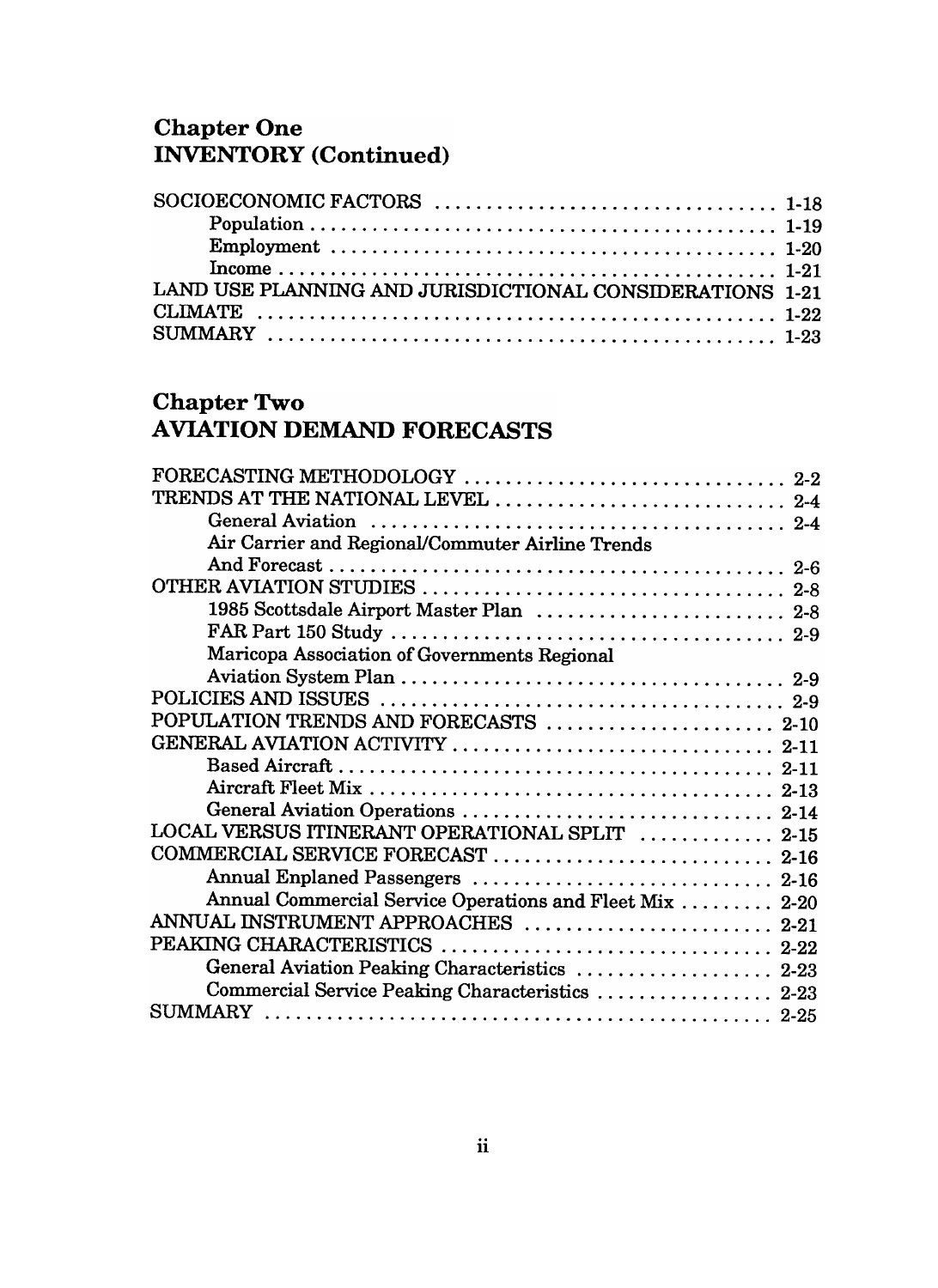## **Chapter Three DEMAND/CAPACITY**

**I** 

**I** 

**I** 

**I** 

**I** 

**I** 

**I** 

**I** 

**I** 

**I** 

**I** 

**I** 

**I** 

**I** 

**I** 

**I** 

**I** 

**I** 

**I** 

| AIRFIELD CAPACITY METHODOLOGY  3-1                                                                              |  |
|-----------------------------------------------------------------------------------------------------------------|--|
| Airport Layout $\ldots \ldots \ldots \ldots \ldots \ldots \ldots \ldots \ldots \ldots \ldots \ldots \ldots$ 3-2 |  |
|                                                                                                                 |  |
|                                                                                                                 |  |
|                                                                                                                 |  |
|                                                                                                                 |  |
|                                                                                                                 |  |
|                                                                                                                 |  |
|                                                                                                                 |  |
|                                                                                                                 |  |
|                                                                                                                 |  |
| AIRCRAFT GATE CAPACITY ANALYSIS  3-6                                                                            |  |
|                                                                                                                 |  |
|                                                                                                                 |  |

 $- - -$ 

#### **Chapter Four FACILITY REQUIREMENTS**

| AIRSIDE FACILITY REQUIREMENTS  4-1             |
|------------------------------------------------|
|                                                |
|                                                |
|                                                |
|                                                |
| GENERAL AVIATION REQUIREMENTS  4-8             |
|                                                |
|                                                |
| General Aviation Terminal Building  4-10       |
|                                                |
| COMMERCIAL SERVICE TERMINAL REQUIREMENTS  4-12 |
| Commercial Service Terminal Building  4-12     |
| Aircraft Gate Positions and Apron Area 4-14    |
|                                                |
|                                                |
|                                                |
| Airport Rescue and Firefighting  4-17          |
|                                                |
|                                                |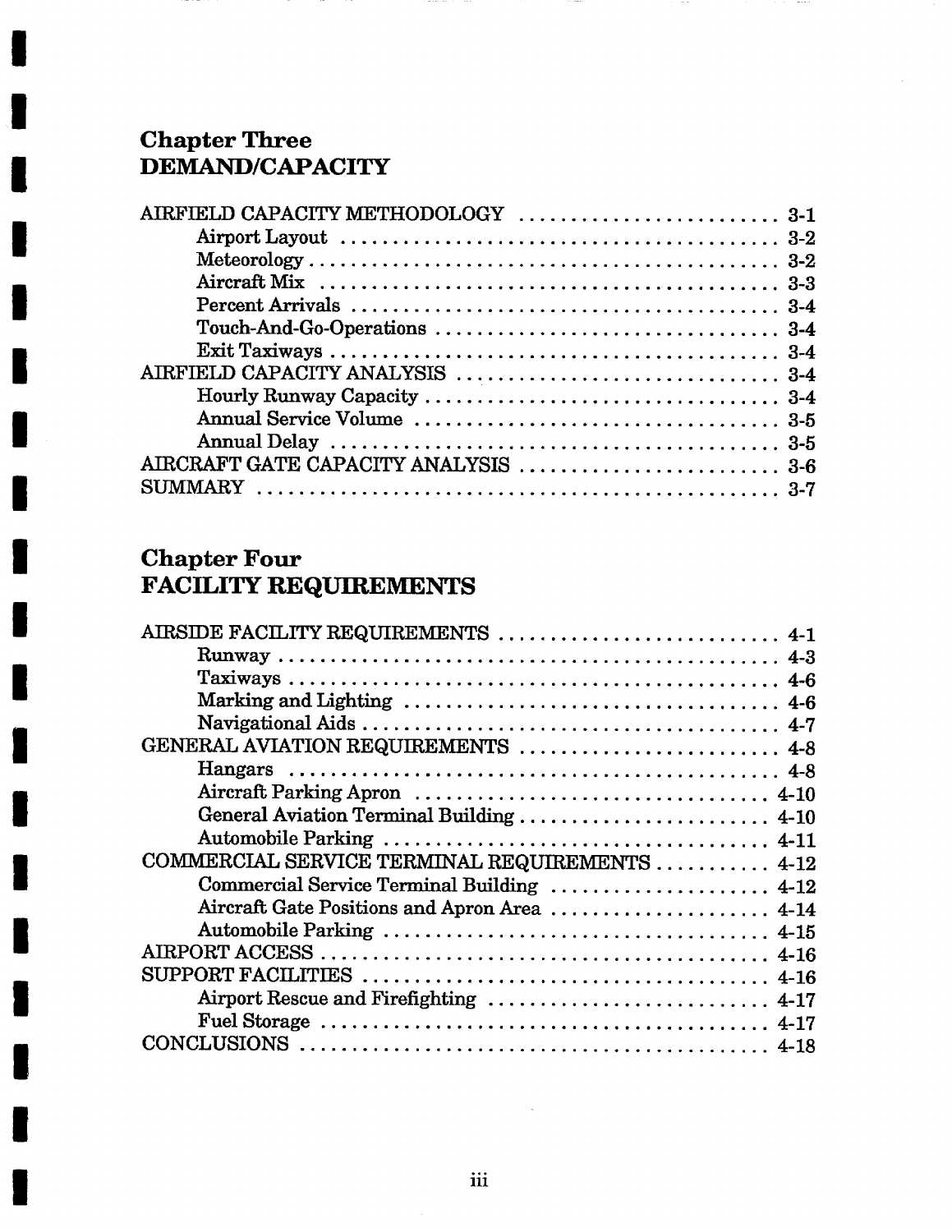#### Unapter Fi DEVELOPMENT ALTERI

#### Chapter Si AIRPORT PLANS

| RUNWAY PROTECTION ZONE PLANS  6-7 |  |
|-----------------------------------|--|
|                                   |  |
|                                   |  |
|                                   |  |
|                                   |  |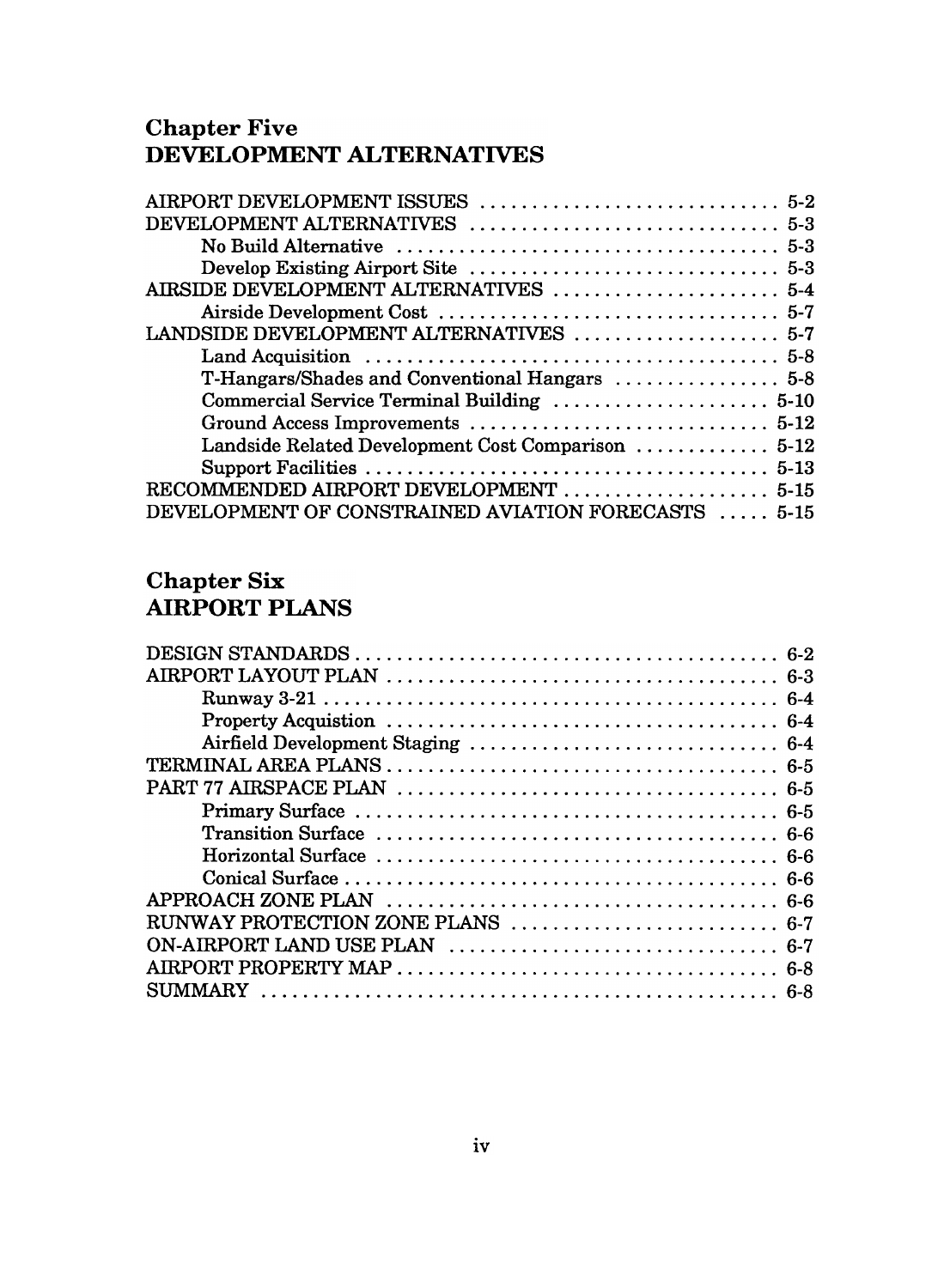## **Chapter Seven FINANCIAL MANAGEMENT AND DEVELOPMENT PROGRAM**

and the company of the company

| AIRPORT DEVELOPMENT AND FUNDING SOURCES  7-6                                  |
|-------------------------------------------------------------------------------|
|                                                                               |
|                                                                               |
|                                                                               |
| Financing the Local Share of Capital Improvements $\ldots \ldots \ldots$ 7-16 |
|                                                                               |
|                                                                               |
|                                                                               |
| STAGE I AIRPORT DEVELOPMENT PROGRAM AND FUNDING  7-21                         |
| STAGE II AIRPORT DEVELOPMENT PROGRAM AND FUNDING  7-25                        |
| STAGE III AIRPORT DEVELOPMENT PROGRAM AND FUNDING 7-27                        |

### **EXHIBITS**

**I** 

 $\bar{z}$ 

**I** 

**I** 

**I** 

**I** 

**I** 

**I** 

**I** 

**I** 

**I** 

**I** 

**I** 

**I** 

**I** 

**I** 

**I** 

**I** 

**I** 

**I** 

| 1 <sub>B</sub> | EXISTING FACILITIES  after page 1-6                      |
|----------------|----------------------------------------------------------|
| 1 <sup>C</sup> | EXISTING TERMINAL AREA  after page 1-10                  |
| 1 <sub>D</sub> |                                                          |
| 1E             | AIRSPACE CLASSIFICATION  after page 1-16                 |
| 1 <sub>F</sub> |                                                          |
| 1G             |                                                          |
|                |                                                          |
|                |                                                          |
| 2A             | BASED AIRCRAFT FORECAST  after page 2-12                 |
| 2B             | GENERAL AVIATION OPERATIONS  after page 2-14             |
| 2C             | FORECAST ENPLANEMENTS  after page 2-20                   |
| 2D             | OPERATIONS FORECAST SUMMARY  after page 2-26             |
|                |                                                          |
|                | 3A DEMAND/CAPACITY METHODOLOGY FACTORS  after page 3-2   |
|                |                                                          |
|                | 4A AIRSIDE FACILITY REQUIREMENTS  after page 4-18        |
| 4B             | GENERAL AVIATION FACILITY REQUIREMENTS after page 4-18   |
| 4C             | COMMERCIAL SERVICE FACILITY REQUIREMENTS after page 4-18 |
|                |                                                          |
|                | 5A AIRSIDE DEVELOPMENT  after page 5-8                   |
|                |                                                          |
|                |                                                          |